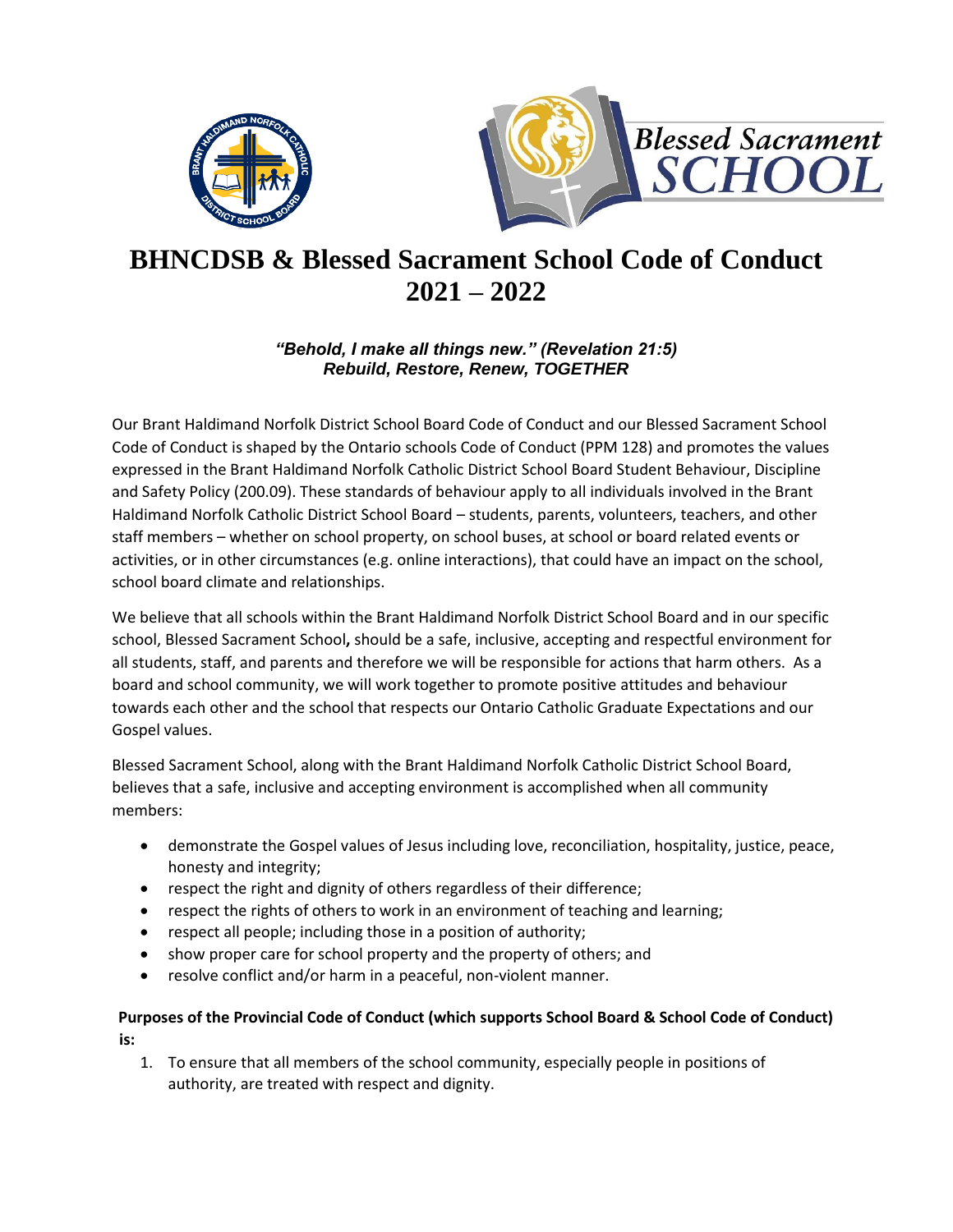- 2. To promote responsible citizenship by encouraging appropriate participation in the civic life of the school community.
- 3. To maintain an environment where conflict and/or harm and differences can be addressed in a manner characterized by respect and civility.
- 4. To encourage the use of non-violent means to resolve conflict and/or harm.
- 5. To promote the safety of people in the schools.
- 6. To discourage the use of alcohol and illegal drugs.
- 7. To prevent bullying in schools.

# **STANDARDS OF BEHAVIOUR** (as found in Provincial Code of Conduct PPM 128)

# **Respect, Civility, and Responsible Citizenship**

All members of the school community (principals/vice principals, teachers and other school staff, students, parents, volunteers, visitors, community partners …) must:

- respect and comply with all applicable federal, provincial and municipal laws;
- demonstrate honesty and integrity (including when online communication is taking place);
- respect differences in people, their ideas, their opinions and their perspectives;
- treat one another with dignity and respect at all times, especially when there is a disagreement and/or difference in perspectives;
- respect and treat others fairly, regardless of, for example, race, ancestry, place of origin, colour, ethnic origin, citizenship, religion, gender, sexual orientation, age, or disability;
- respect the rights and dignity of others;
- show proper care and regard for school property and the property of others;
- take appropriate measures to help and support those in need in accordance with our Gospel values;
- seek assistance from a member of the school staff, if necessary, to resolve conflict and repair harm peacefully;
- respect all members of the school community, especially persons in positions of authority;
- respect the need of others to work in a community that is conducive to learning and teaching; including by ensuring that cellphones and other personal devices are only used during instructional time for educational purposes and/or to support special education needs.
- promote the importance and development of "Grit" in alignment with our gifts and virtues of the Holy Spirit in all members of our school community;
- not swear at a teacher or at another person.

# **SAFETY**

All members of the school community (principals/vice principals, teachers and other school staff, students, parents, volunteers, visitors, community partners …) must NOT:

- engage in bullying behaviours; whether it is in person, writing, or through technology, like email or cell phones
- commit sexual assault;
- traffic weapons or illegal drugs;
- give alcohol to a minor;
- commit robbery;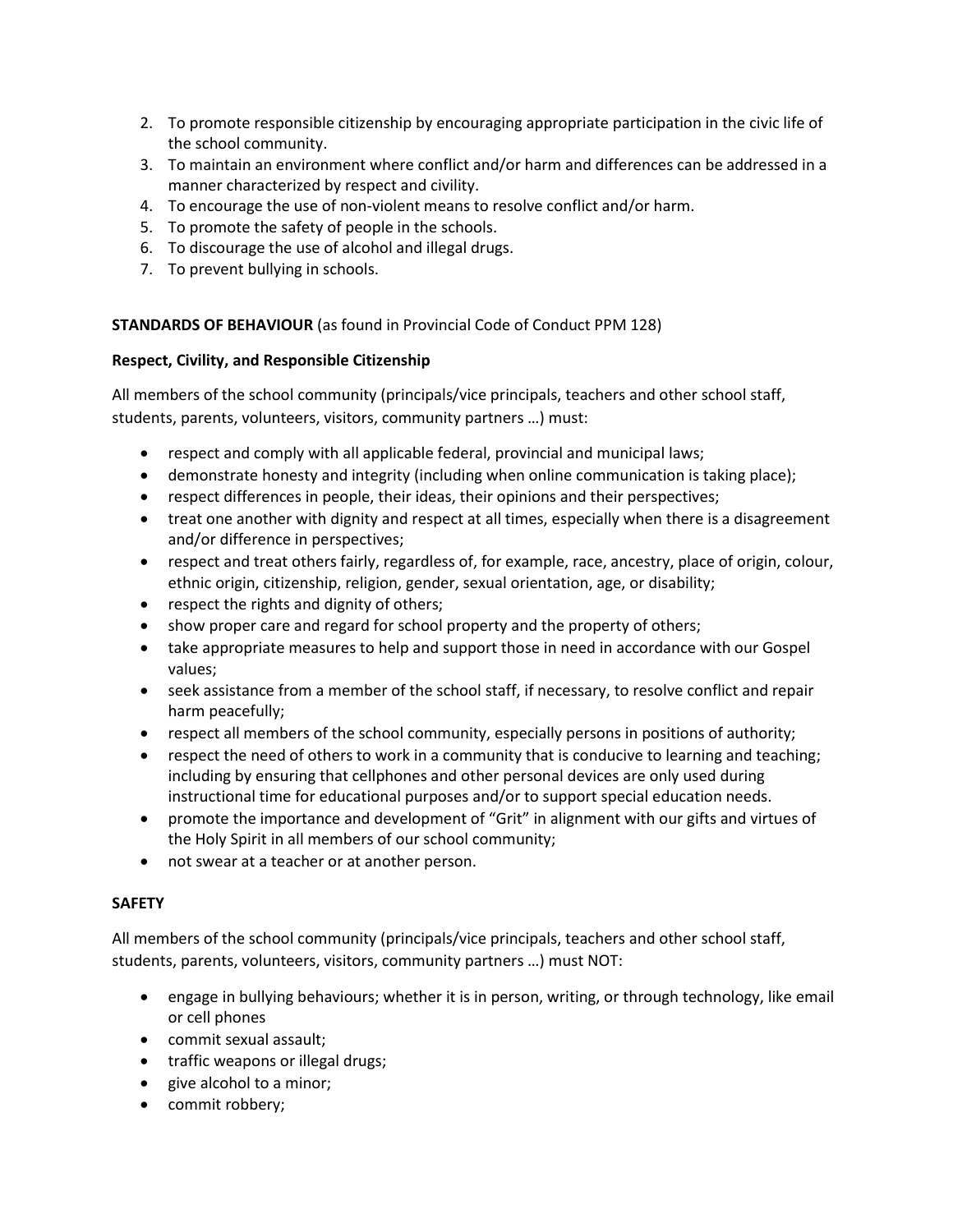- be in possession of a weapon, including firearms;
- use any object to threaten or intimidate another person;
- cause injury to any person with an object;
- be in possession of, or be under the influence of, or provide others with alcohol or illegal/controlled drugs;
- inflict or encourage others to inflict bodily harm on another person;
- engage in hate propaganda and/or other forms of behaviour motivated by hate or bias;
- commit an act of vandalism that causes extensive damage to school property or to property located on the premises of the school.

# **Equity and Inclusive Education**

The Brant Haldimand Norfolk Catholic District School Board and Blessed Sacrament School recognize that all people are created equal, in the image of God, each with unique characteristics deserving of dignity (Genesis: 1:27). In accordance with the Church's teachings, our schools provide in all its operations an educational environment which supports and celebrates the strength of diversity within our inclusive Catholic community.

Any form of social or cultural discrimination, or discrimination based on any of the protected grounds covered by the Ontario Human Rights Code is contradictory to our Catholic moral principles and is in violation of the Ontario Human Rights Code.

The Board and its staff are committed to the elimination of discrimination as outlined in Ontario's Equity and Inclusive Education Strategy.

## **ROLES AND RESPONSIBILITIES** (as found in Provincial Code of Conduct PPM 128)

Each member of the school community has specific roles and responsibilities in providing a safe, inclusive, and accepting environment, which promotes respect, civility and academic excellence.

## **School Boards**

School boards provide direction to their schools to ensure opportunity, academic excellence, and accountability in the education system. It is the responsibility of school boards to:

- develop policies that set out how their schools will implement and enforce the provincial Code of Conduct and all other rules that they develop that are related to the provincial standards that promote and support respect, civility, responsible citizenship, and safety;
- establish a process that clearly communicates the provincial Code of Conduct and school board codes of conduct to all parents, students, principals/vice principals, teachers, other school staff, and members of the school community in order to obtain their commitment and support;
- review these policies regularly with those listed above;
- seek input from school councils, their Parent Involvement Committees, and their Special Education Advisory Committee;
- develop effective intervention strategies and respond to all infractions related to the standards for respect, civility, responsible citizenship, and safety;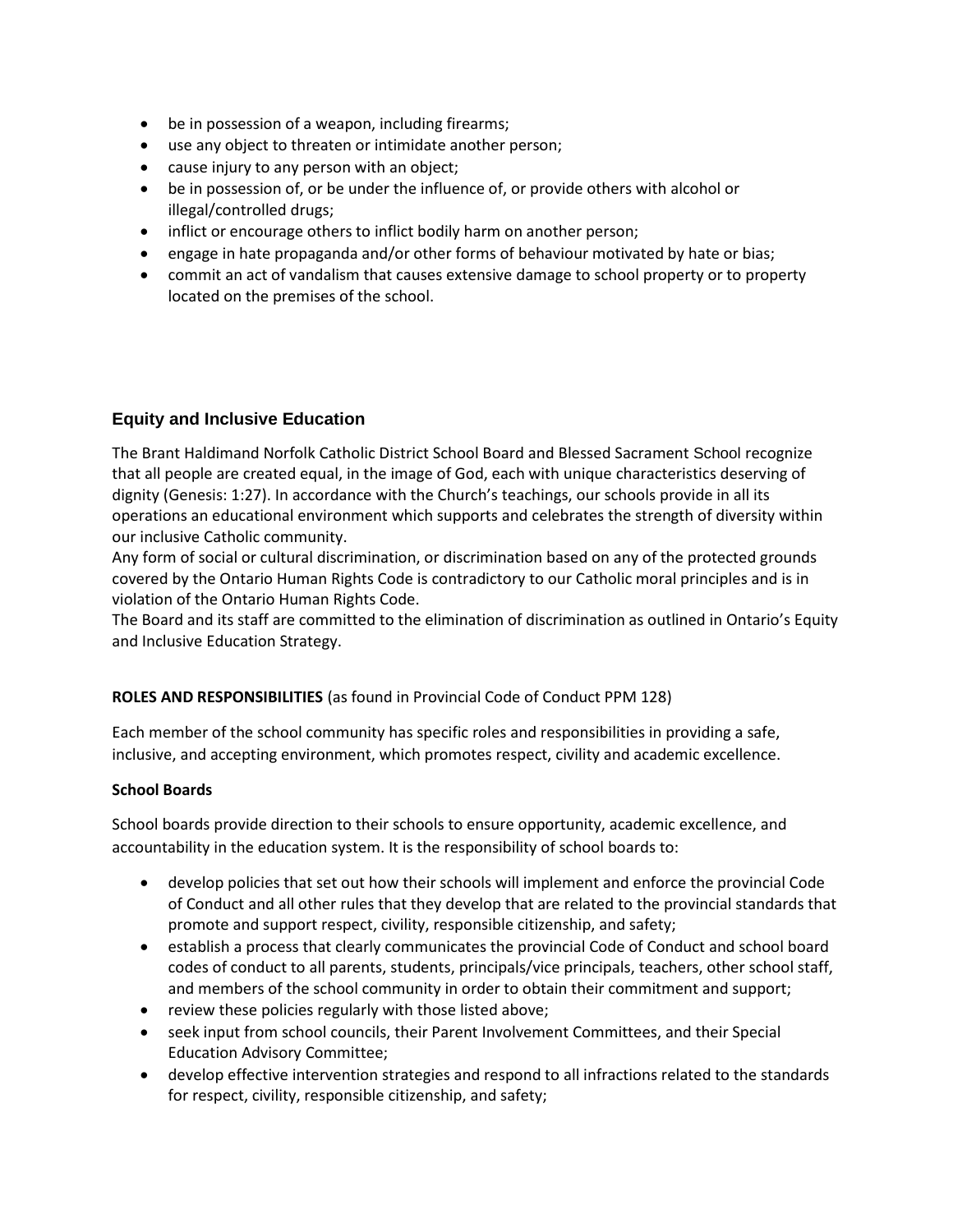• provide opportunities for all the staff to acquire the knowledge, skills, and attitudes necessary to develop and maintain academic excellence in a safe learning and teaching environment.

Wherever possible, boards should collaborate to provide coordinated prevention and intervention programs and services, and should endeavour to share effective practices.

## **Principals and Vice-Principals**

Under the direction of their School Boards, principals and vice principals take a leadership role in the daily operation of a school. Leadership is provided by:

- supporting the mission and spiritual theme of the Brant Haldimand Norfolk Catholic District School Board;
- demonstrating care for the school community and a commitment to Gospel values and academic excellence in a safe, inclusive and accepting teaching & learning environment;
- holding everyone accountable for their behaviour and actions;
- empowering students to be positive leaders in their school, parish and community as outlined in the Ontario Catholic Graduate Expectations;
- developing relationships with ourselves and God;
- Communicating regularly and meaningfully with all members of their school community.

## **Teachers and Other School Staff Members**

As role models of Gospel values, and under the leadership of their principal/vice principal, teachers and other school staff members help to maintain order in the school and are expected to hold everyone to the highest standard of respect and responsible behaviour. Teachers and all school staff uphold these high standards by:

- Supporting the mission and spiritual theme of the Brant Haldimand Norfolk Catholic District School Board;
- Helping students work to their full potential by developing their sense of "GRIT" and self-worth;
- Empowering students to be positive leaders in their classrooms, school, parish and community;
- Communicating regularly and meaningfully with parents/guardians;
- Maintaining consistent standards of behaviour for all students;
- Demonstrating respect for all students, staff, parents, volunteers, and members of the parish and school community;
- Preparing students for the full responsibilities of citizenship as outlined in the Ontario Catholic School Graduate Expectations.

## **Students**

Students are to be treated with respect and dignity. In return, students must demonstrate respect for themselves, for others, and for the responsibilities of citizenship through acceptable behaviour. In keeping with our Catholic values, respect and responsibility are demonstrated when students:

- Fulfill the Ontario Catholic School Graduate Expectations and live the Gospel message;
- Take an active role in their own faith development and the development of the characteristics of "GRIT" and the gifts and virtues of the Holy Spirit;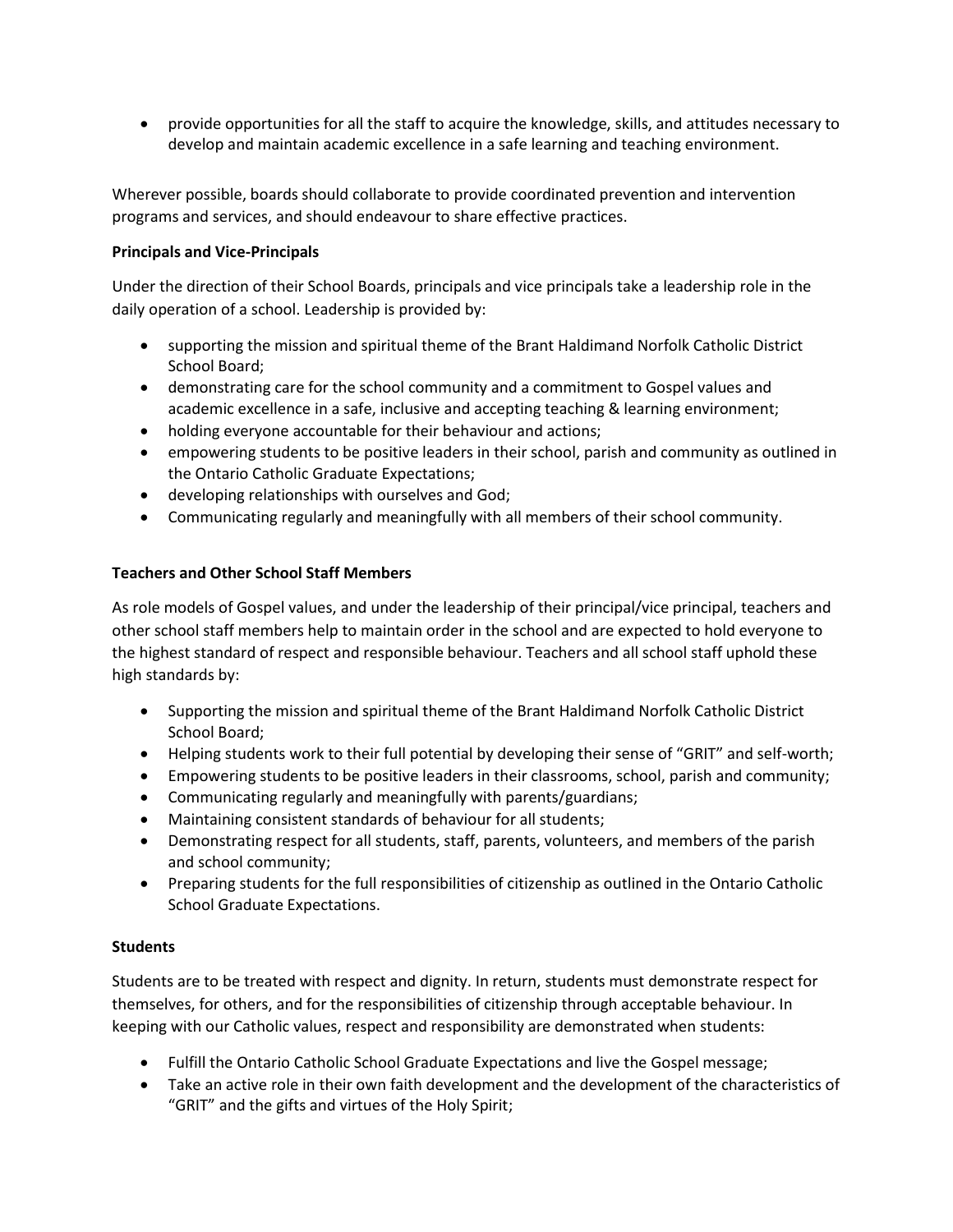- Come to school prepared, on time, and ready to learn;
- Show respect for themselves and for others;
- Show respect for school property;
- comply with the school's dress code;
- Refrains from bringing anything to school that may compromise the safety of others;
- Follow the established rules and takes responsibility for their actions and to repair harm.

## **Parent(s)/Guardian(s)**

As primary educators, parents/guardians play an important role in the education of their children, and can support the efforts of school staff in maintaining a safe, inclusive, accepting and respectful learning environment for all students. Parents/guardians fulfill their role when they:

- Teach and model Catholic faith and values in their homes;
- Support the mission of Blessed Sacrament School, along with the Brant Haldimand Norfolk Catholic District School Board;
- Show an active interest in their child's school work and progress;
- Communicate regularly with the school;
- Help their child be neat, appropriately dressed, and prepared for school;
- Ensure that their child attends school regularly and on time;
- Promptly report to the school their child's absence or late arrival;
- Show that they are familiar with the provincial code of conduct, Board's code of conduct, & school rules;
- Encourage and assist their child in following the rules of behaviour;
- Assist school staff in dealing with disciplinary issues involving their child.

# **Volunteers/Visitors/Community Partners (e.g. community/outside agencies, police…)**

All volunteers, visitors, and community partners who come to the school or participate on school/board events and trips, are reminded that, as with all other members of the school community (teachers, staff, students, parents, …), they are expected to uphold the Code of Conduct for Blessed Sacrament School and the Brant Haldimand Norfolk Catholic District School Board.

All volunteers, visitors, community partners must sign in at the school office and are reminded once again that they are visitors within the school setting and should serve a meaningful purpose while at the school and permission to be at the school is at the discretion of the principal/vice-principal.

Community partners play an essential role in making schools and communities safer. Blessed Sacrament School will seek to use community agencies as resources to deliver prevention or intervention programs and when necessary, contact will be made to the appropriate community agencies to support students and families in need of additional support. All community agencies will shape their work with us out of respect for our Catholic identity and Gospel values.

Police also play an essential role in making our schools and communities safer and may be called upon to investigate incidents in accordance with the Police Protocol co-developed with the Brant Haldimand Norfolk Catholic District School Board.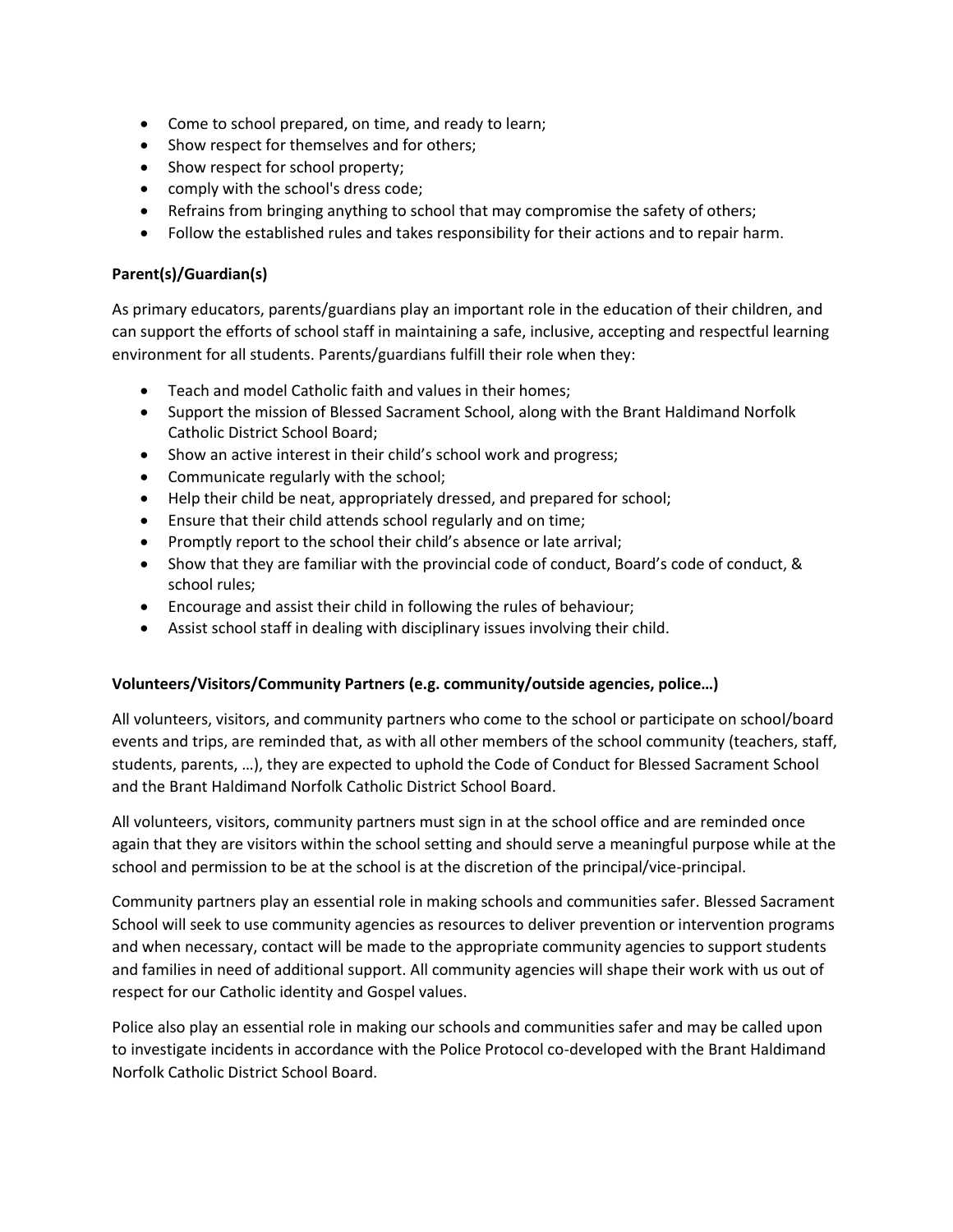For more information to Board Policy around your role as a volunteer, visitor or community partner at/within Blessed Sacrament School, as part of the BHNCDSB, please refer to the appropriate links provided below:

#### *Police Records Checks*:

[http://www.bhncdsb.ca/sites/content/files/resources/300.15%20Police%20Records%20Checks%20Polic](http://www.bhncdsb.ca/sites/content/files/resources/300.15%20Police%20Records%20Checks%20Policy%20and%20AP.pdf) [y%20and%20AP.pdf](http://www.bhncdsb.ca/sites/content/files/resources/300.15%20Police%20Records%20Checks%20Policy%20and%20AP.pdf)

## *Volunteers*

[http://www.bhncdsb.ca/sites/content/files/resources/300.12%20Volunteers%20Policy%20and%20AP.p](http://www.bhncdsb.ca/sites/content/files/resources/300.12%20Volunteers%20Policy%20and%20AP.pdf) [df](http://www.bhncdsb.ca/sites/content/files/resources/300.12%20Volunteers%20Policy%20and%20AP.pdf)

## *Establishing working relationships with third Party Community Members*

[http://www.bhncdsb.ca/sites/content/files/resources/400.36%20Establishing\\_Working\\_Relationships\\_T](http://www.bhncdsb.ca/sites/content/files/resources/400.36%20Establishing_Working_Relationships_Third_Party%20AP.pdf)\_ [hird\\_Party%20AP.pdf](http://www.bhncdsb.ca/sites/content/files/resources/400.36%20Establishing_Working_Relationships_Third_Party%20AP.pdf)

## **PROGRESSIVE DISCIPLINE** (adapted from BHNCDSB Board Policy 200.09)

Progressive Discipline is a whole-school approach that utilizes a continuum of interventions, supports, and consequences to address inappropriate student behaviour and to build upon strategies that promote positive behaviours. In everything that we do in the Brant Haldimand Norfolk Catholic District School Board and Blessed Sacrament School, we are led by our Faith and a conscious effort to model the Beatitudes while responding as a caring Catholic community. It includes a response to misbehaviour which shifts the focus from punitive to corrective and supportive. It also includes a range of responses that include learning opportunities for reinforcing positive behaviour while helping students make good choices in the future. Restorative questions utilized in the event someone has harmed include:

- What happened?
- What were you thinking of at the time?
- What have you thought about since?
- Who has been affected by what you have done? In what way?
- What do you think you need to do to make things right? © IRP Graduate School

For pupils with special education and/or disability related needs, interventions, supports and consequences will be consistent with the expectations in the students' individual education plan (IEP) and /or his/her demonstrated abilities. The principal/vice-principal will also take into consideration all mitigating factors as required by the Education Act.

In some circumstances, positive practices and progressive discipline might not be effective or sufficient in addressing inappropriate student behaviour. In such circumstances, the Board supports the use of progressive discipline consequences up to and including suspension, or expulsion from all schools of the Board (as per the Education Act sections 306 and 310 and reflective of Ontario Regulation 440/20 regarding the Suspension of Elementary School Pupils). More detail can be found within the Brant Haldimand Norfolk Catholic District School Board: Student Behaviour, Discipline & Safety Policy 200.09.

Range of Responses: